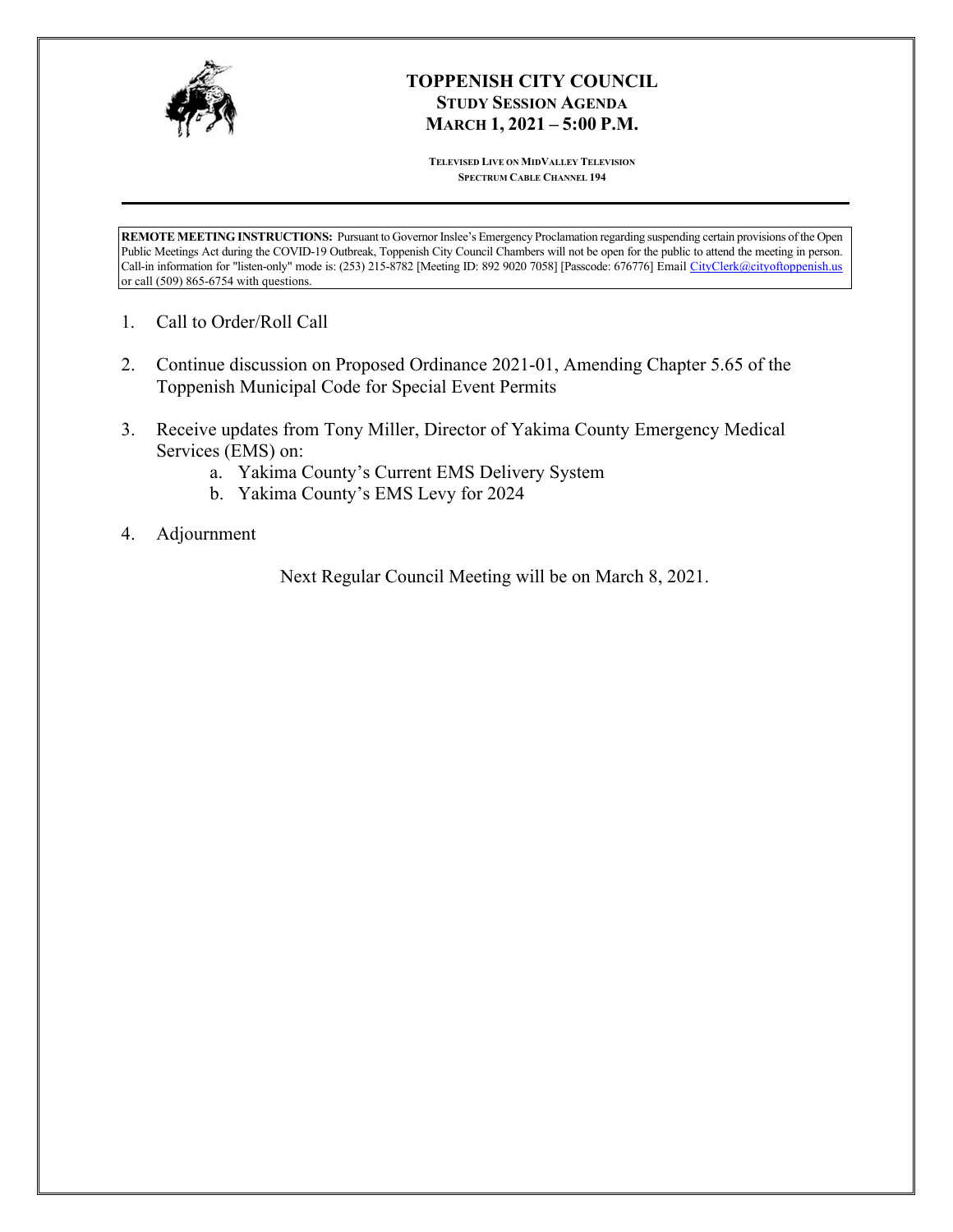

# **City of Toppenish Administrative Services Department MEMORANDUM**

| RE:          | <b>Special Event Permit – Requested Information from City Council</b> |
|--------------|-----------------------------------------------------------------------|
| <b>FROM:</b> | Debbie Zabell, Administrative Services Director                       |
| CC:          | Lance Hoyt, City Manager                                              |
| TO:          | City Council                                                          |
| <b>DATE:</b> | February 26, 2021                                                     |

At the January 11, 2021 Regular Council Meeting, proposed Ordinance 2021-01 was presented for Council's consideration. During Council discussion, the question was raised regarding the specific number of attendees (30 or more at City Park and 100 or more at a private residence) the current Code sets as the threshold for requiring a Special Event Permit, as well as the review time required.

Council directed staff to provide additional information and bring back to a Council Study Session for further review. This memo serves to provide the Council with the requested information for their use in further consideration of Ordinance 2021-01.

A recap of the information presented to Council for the proposed ordinance, included amendments and additions to five sections in Chapter 5.65 of the Toppenish Municipal Code, that include the following:

- Amending Section 5.65.030 Definitions Purpose: remove superfluous language so that the definition is clear and concise.
- Amend Section 5.65.040 Permit Required Purpose: remove superfluous language and listing of activities that are exempt from needing a permit, so that the requirement section for a permit is clear and concise.
- Adding new Section 5.65.045 Special Event Permit Exemption Purpose: to provide a specific section for the list of activities that are exempt from a permit.
- Amending the title of Section 5.65.50 (from Contents of Permit Application to Special Event Permit Application Requirements), and expanding the language to allow for the review time to be at the discretion of the City (to reduce or increase) in consideration of the application and staff availability.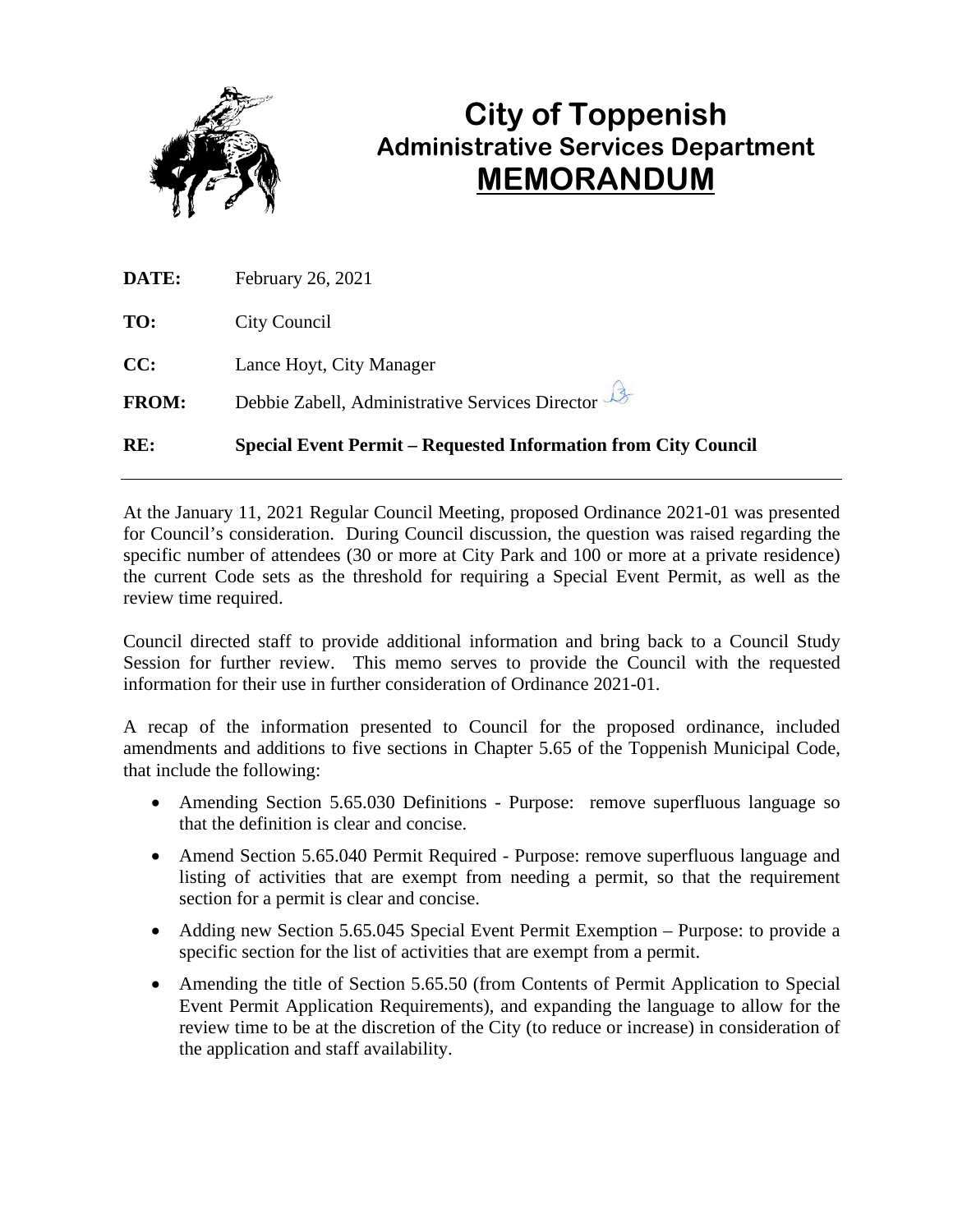• Amending the title of Section (from Fees, indemnification agreement and insurance to First and Fourteenth Amendment special events). The language in this section remains the same.

The attached Special Event Permit – City Comparison worksheet, provides the thresholds for attendees, review times, and fees required by the cities of Zillah, Grandview, Prosser, Yakima, Sunnyside, Moses Lake, Ellensburg, and Benton City.

Also included is a section from the Washington Cities Insurance Authority's (WCIA) Special Event Tool Kit. The Tool Kit is provided to Cities to assist in establishing Special Event Permits, so that cities can minimize risk exposures associated with the operation of special events. As noted below, the "attendee" amount of 100 is the number identified by WCIA.

## DEFINITION OF A SPECIAL EVENT

"Special Events" include any activity which is to be conducted on public property or on a public right-of-way; any event held on private property which would have a direct significant impact on traffic congestion; or traffic flow to and from the event over public streets or right-of-ways; or which would significantly impact the need for Member-provided emergency services; such as police, fire or medical aid. It is presumed that any event on private property which involves an open invitation to the public to attend or events where the attendance is by private invitation of 100 or more people are each presumed to be an event that will have a direct significant impact on the public streets, right-of-way or emergency services. Special events might include but are not limited to fun runs/walks, athletic competitions, auctions, bike-a-thons, public fundraisers, parades, carnivals, festivals, shows or exhibitions, film/movie events, circuses, block parties and fairs.

The attached Special Event Permit–City Comparison Worksheet includes Staff's recommendations for the thresholds pertaining to attendees, review times, and fees. As policy makers, it is the City Council's discretion to reduce or increase the current or recommended thresholds.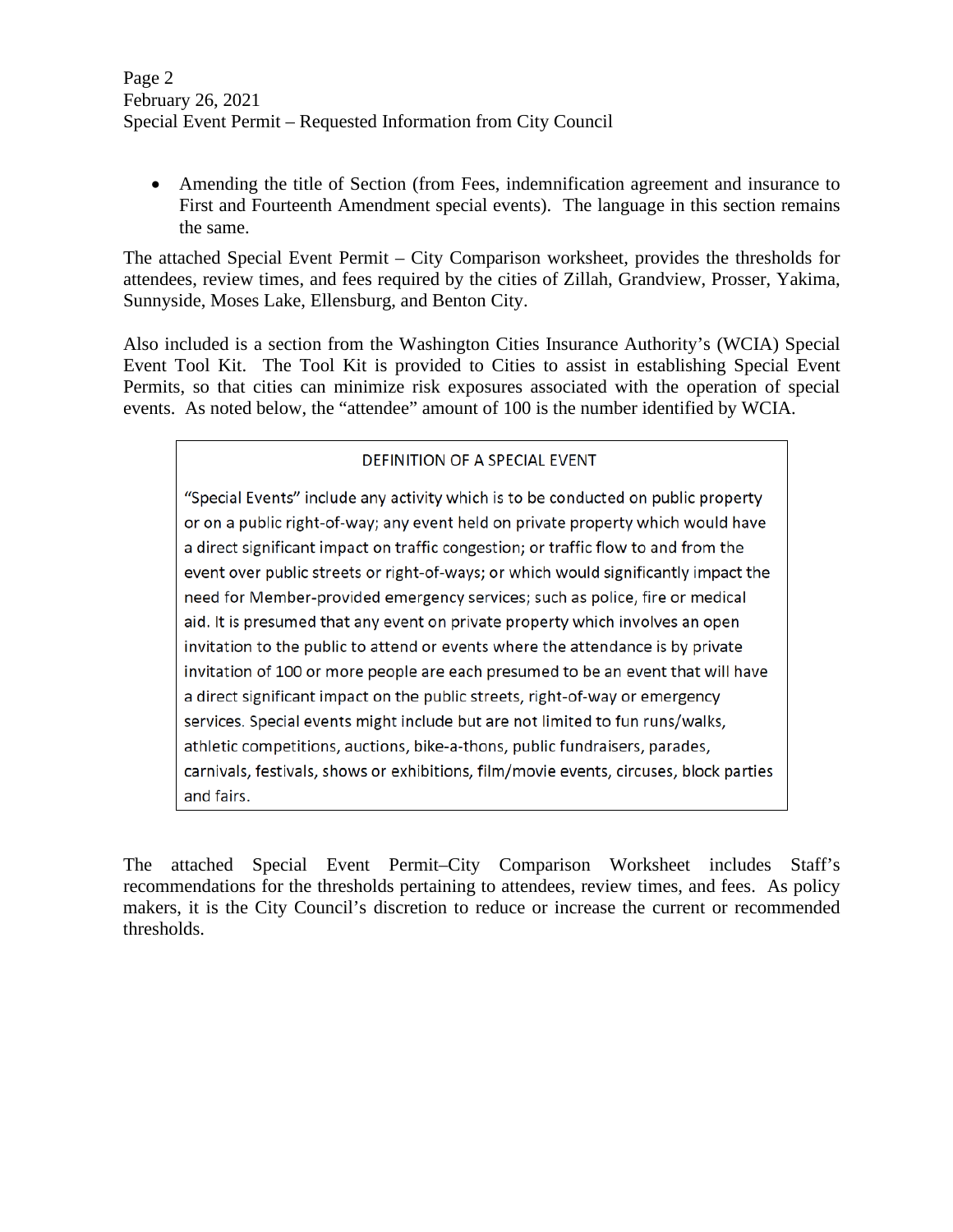|                                                 | <b>Special Event Permit - City Comparison</b> |                                                                                                                                    |            |                                      |                                                                                                                   |                                                                  |                                                                                                        |            |                                                                                  |                                          |                                             |                                                      |  |  |
|-------------------------------------------------|-----------------------------------------------|------------------------------------------------------------------------------------------------------------------------------------|------------|--------------------------------------|-------------------------------------------------------------------------------------------------------------------|------------------------------------------------------------------|--------------------------------------------------------------------------------------------------------|------------|----------------------------------------------------------------------------------|------------------------------------------|---------------------------------------------|------------------------------------------------------|--|--|
|                                                 | <b>Current TMC</b>                            | <b>Staff</b><br>Recommendation                                                                                                     | Zillah     | Grandview                            | <b>Prosser</b>                                                                                                    | <b>Benton City</b>                                               | Yakima                                                                                                 | Ellensburg | <b>Moses Lake</b>                                                                | Sunnyside                                | <b>WCIA Model</b><br>municipal<br>Ordinance | <b>Average All Cities</b>                            |  |  |
| Application<br>fee                              | 45 days notice<br>No fee                      | 30> days notice:<br>\$50 resident<br>*\$63 nonresident<br>30< days notice:<br>\$75 resident<br>*\$94 nonresident<br>Non-profit 50% | None       | \$50                                 | 30> days notice:<br>\$100 resident<br>S150 nonresident<br>30< days notice:<br>\$175 resident<br>\$225 nonresident | \$25                                                             | 21> days notice:<br>\$50<br>21< days notice<br>\$150<br>Non-profit 50%                                 | \$25       | 60> days notice:<br>S75<br>60< days notice:<br>\$100<br>30< days notice<br>\$150 | None                                     | Recommended                                 | 37> days notice:<br>\$54<br>37< days notice:<br>\$95 |  |  |
| <b>Staff Time</b>                               |                                               | Plus hourly rate for<br>staff required for<br>event.                                                                               |            |                                      | Plus \$55/per hr. ea.<br>PW staff required for<br>event.                                                          |                                                                  | Plus all costs of staff<br>required for event.                                                         |            |                                                                                  |                                          |                                             |                                                      |  |  |
| Private<br>property by<br>private<br>invitation | 100 people                                    | 100 People                                                                                                                         | 100 people | Does not<br>have this<br>requirement | Does not have this<br>requirement                                                                                 | Private events<br>not open to the<br>public are<br>exempt        | Private events not<br>open to the public<br>that do not impact<br>public safety<br>services are exempt | 100 people | Does not have this<br>requirement                                                | Size<br>dependent<br>on public<br>impact | 100 People                                  | 100                                                  |  |  |
| Park<br>gathering                               | 30 people                                     | 50 people                                                                                                                          | 30 people  | 25 people                            | 30 people                                                                                                         | Required for<br>specific defined sales occur<br>park events only | 100 or fewer unless 100 people                                                                         |            | 75 people                                                                        | Size<br>dependent<br>on public<br>impact | 30 People                                   | 52.5                                                 |  |  |

*\*25% outside surcharge*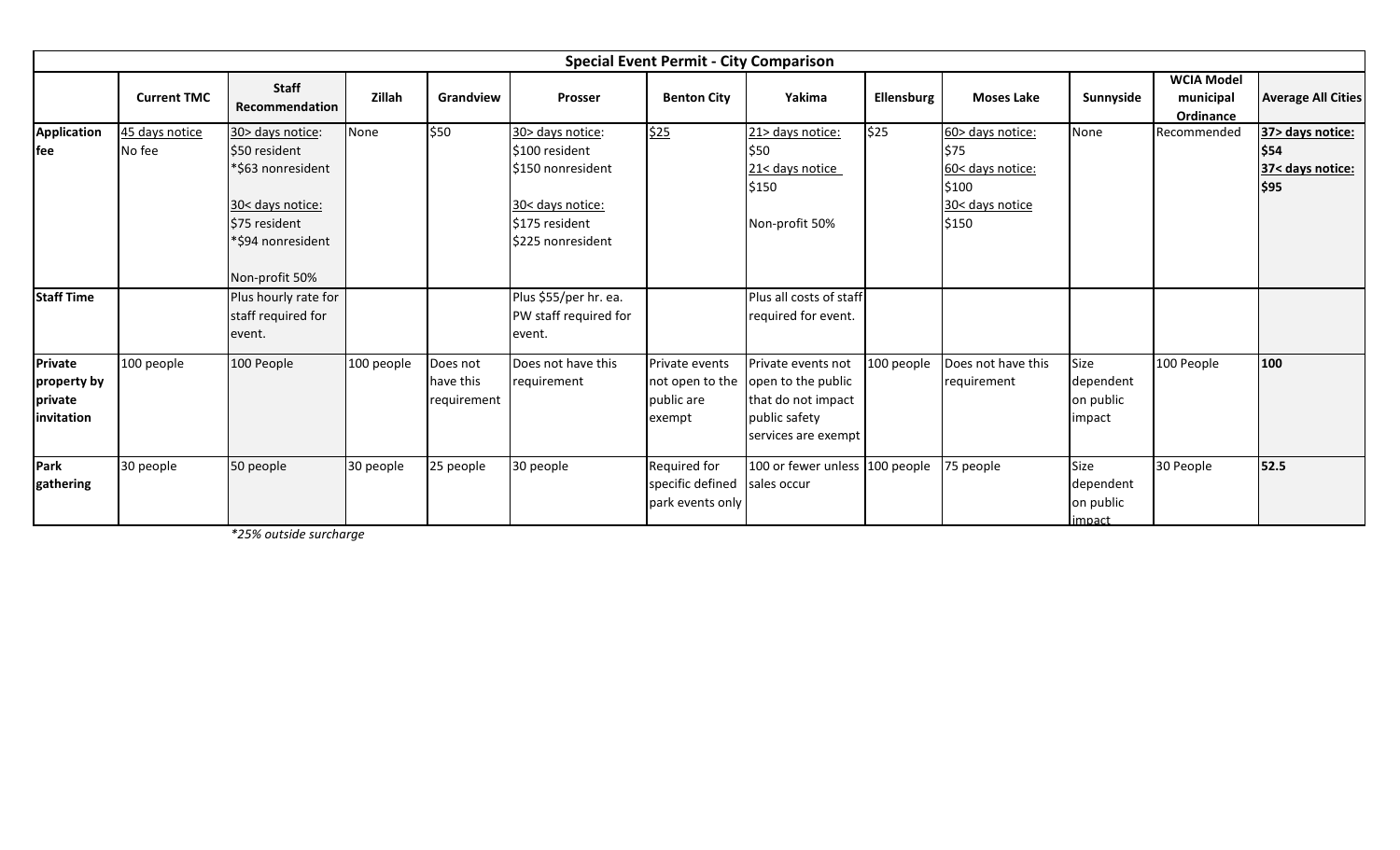### ORDINANCE 2021-01

## **AN ORDINANCE AMENDING AND ADDING SECTIONS TO CHAPTER 5.65 OF THE TOPPENISH MUNICIPAL CODE REGULATING PARADES, ATHLETIC EVENTS AND OTHER SPECIAL EVENTS WITHIN THE CITY OF TOPPENISH**

WHEREAS, certain uses, because of their infrequent occurrence and temporary nature, are classified as "special events." These types of uses are temporary, of limited duration, and may be associated with promotions, holidays, City festivals, etc.; and

WHEREAS, the City Council recognizes the value of these events to the quality of life in the community; and

WHEREAS, the City Council wishes to adopt standards for special events that promote compliance to and administration of special events to protect public health and safety,

NOW THEREFORE THE CITY COUNCIL OF THE CITY OF TOPPENISH, WASHINGTON DO ORDAIN AS FOLLOWS:

SECTION 1: Sections 5.65.030 and 5.65.040 of the Toppenish Municipal Code are hereby amended as follows:

#### **5.65.030 Definitions.**

A. "Special events" includes shall mean any activity which is to be conducted on public property or on a public right-of-way; any event held on private property which would have a direct significant impact on traffic congestion, or traffic flow to and from the event over public streets or rights-of-way, or which would significantly impact public streets or right-of-way near the event, or which would significantly impact the need for city-provided emergency services, such as police, fire or medical aid. It is presumed that any event on private property which involves an open invitation to the public to attend or events held on private property where the attendance is by private invitation of 100 or more people are each presumed to be an event that will have a direct significant impact on the public streets, right-of-way or emergency services. Special events might include, but are not limited to, fun runs/walks, athletic competitions, auctions, bike-a-thons, public fundraisers, parades, carnivals, festivals, shows or exhibitions, film/movie events, circuses, block parties and fairs.

B. "Special events protected under the First and Fourteenth Amendments" include any event involving political or religious activity intended primarily for the communication or expression of ideas.

C. "Special events permit" shall mean the permit issued by the city manager or designee after the applicant has met all applicable reviews and requirements set forth in this chapter.

D. "Temporary structure" shall mean any structure that is moved onto or erected on a private lot or public right-of-way for the purpose of servicing to service a temporary-special event. Temporary structures include, but are not limited to, stages, booths for tickets, games, vendors selling wares, and food or other concessions; tents, portable lavatories, gazebos, mobile offices or job shacks, etc.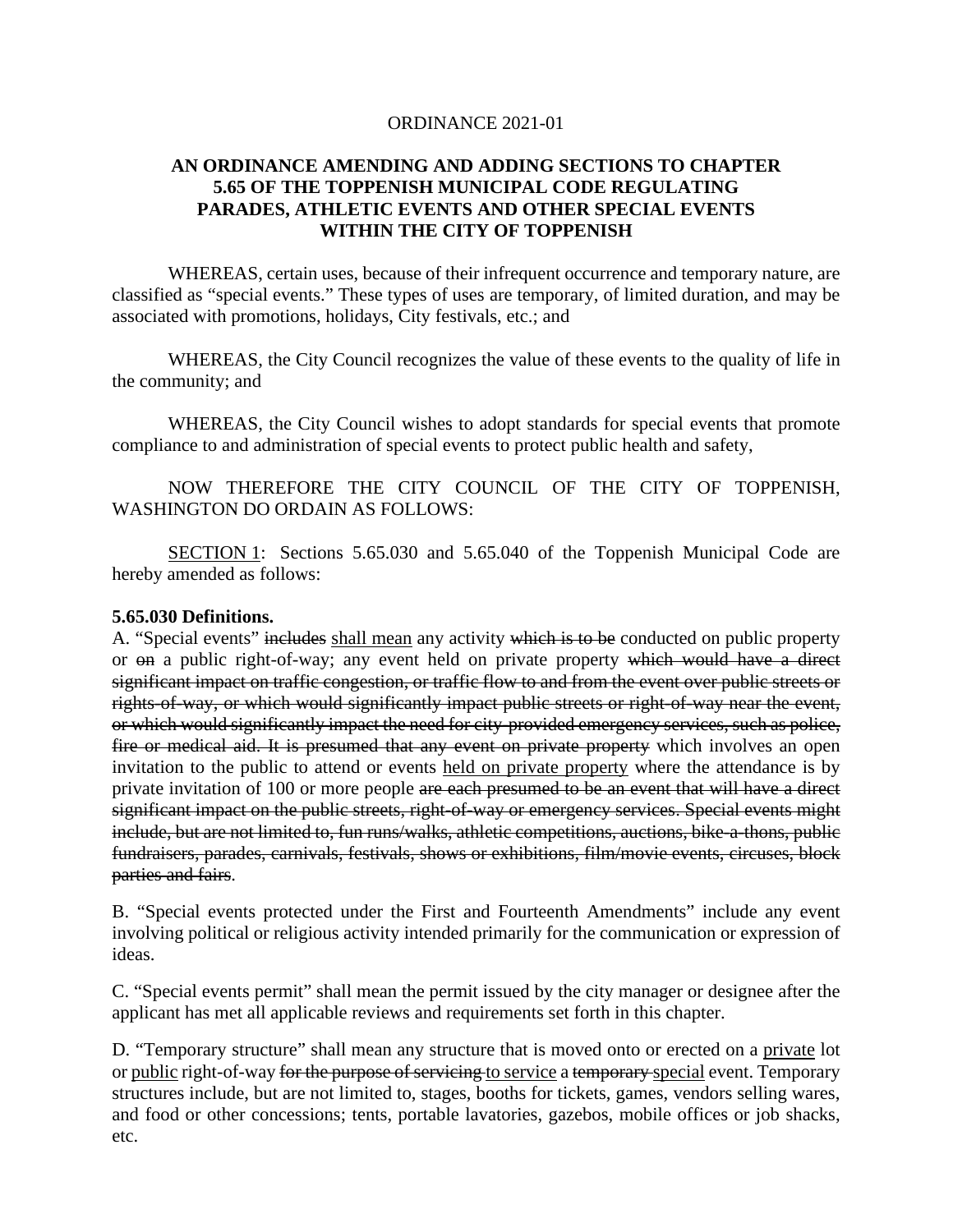E. "Use" shall mean to construct, erect, or maintain in, on, over or under any street, right-of-way, park or other public places, any building, structure, sign, equipment or scaffolding, to deface any public right-of-way by painting, spraying or writing on the surface thereof, or to otherwise occupy in such a manner as to obstruct the normal public use of any public street, right-of-way, park or other public places within the city, including a use related to special events.

# **5.65.040 Permit required.**

A special events permit or authorization from the city is required for any event in a park, public place or on private property where it will significantly impact public sidewalks, roadways or services. It shall be unlawful to hold a special event as defined in this Chapter, without first having been issued a special event permit by the city. A special event permit is not required for activities specifically exempted in Section 5.65.045 of this Chapter. A safety plan is required to be submitted with a special event permit. Such special event permit and safety plan shall be in addition to any street or park facility use permit, or other regular permits as may be required by ordinance.

When such an event will be an exercise of rights protected by the First and Fourteenth Amendments to the United States Constitution, the application shall be processed promptly, without charging a fee for political or religious activities or imposing terms or conditions that infringe upon constitutional freedoms, and in a manner that respects the liberty of applicants and the public.

A special event permit may not be required for the following:

A. Parades, athletic events or other special events that occur exclusively on City property and are sponsored or conducted in full by the City of Toppenish. (An internal review process should be considered in these instances.);

B. Funeral and wedding processions;

C. Groups required by law to be so assembled;

D. Gatherings of 30 or fewer people in a City park, unless merchandise or services are offered for sale or trade;

E. Temporary sales conducted by businesses, such as holiday sales, grand opening sales, or anniversary sales;

F. Garage sales and rummage sales;

G. The exhibition of films or motion pictures; or

H. Other similar events and activities which do not directly affect or use city services or right-ofway property.

Any person desiring to sponsor a parade, athletic event or special event should apply for a special event permit by filing an application with the City at least forty-five (45) days prior to the date on which the event is to occur.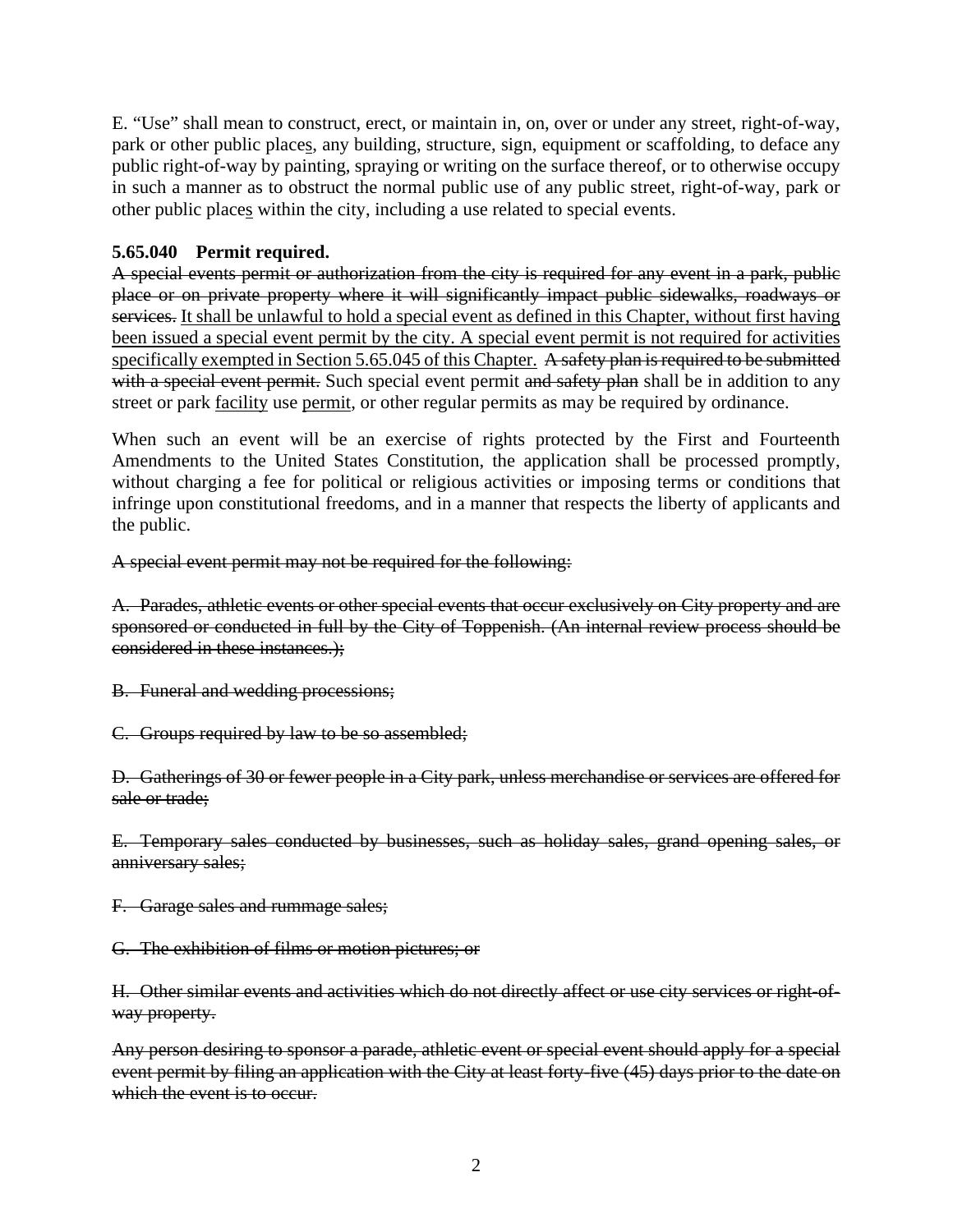Waiver of Application Deadline: Upon a showing of good cause or at the discretion of the City, the City shall consider an application that is filed after the filing deadline if there is sufficient time to process and investigate the application and obtain police and other City services for the event. Good cause can be demonstrated by the applicant showing that the circumstance that gave rise to the permit application did not reasonably allow the participants to file within the time prescribed, and the event is for the purpose of exercising rights under the First and/or Fourteenth Amendments of the United States Constitution.

SECTION 2: Section 5.65.045 of the Toppenish Municipal Code is hereby added as follows:

# **5.65.045 Special event permit exemptions.**

The following activities are exempt from the permit requirements for special events: A. Parades, athletic events or other special events that occur exclusively on City property and are sponsored or conducted in full by the City of Toppenish. (An internal review process should be considered in these instances.);

B. Funeral and wedding processions;

C. Groups required by law to be so assembled;

D. Gatherings of 30 or fewer people in a City park, unless merchandise or services are offered for sale or trade;

E. Temporary sales conducted by businesses, such as holiday sales, grand opening sales, or anniversary sales;

- F. Garage sales and rummage sales;
- G. The exhibition of films or motion pictures; or

H. Other similar events and activities which do not directly affect or use city services or right-ofway property.

SECTION 3: Section 5.65.050 of the Toppenish Municipal Code is hereby amended as follows:

## **5.65.050 Contents of Special event permit application requirements.**

- A. An application for a special event shall be made by applying with the city at least 45 days before the start of the event. At the discretion of the city, the city shall consider an application that is filed after the deadline if there is sufficient time to process the application and obtain departmental approvals. The application deadline does not apply if the event is to exercise rights protected under the First and/or Fourteenth Amendments of the United States Constitution.
- B. An application for a special event permit shall include at the minimum the following: A1. A statement of the purpose of the special event;
	- B<sub>2</sub>. A statement of fees to be charged for the special event, including admissions fees;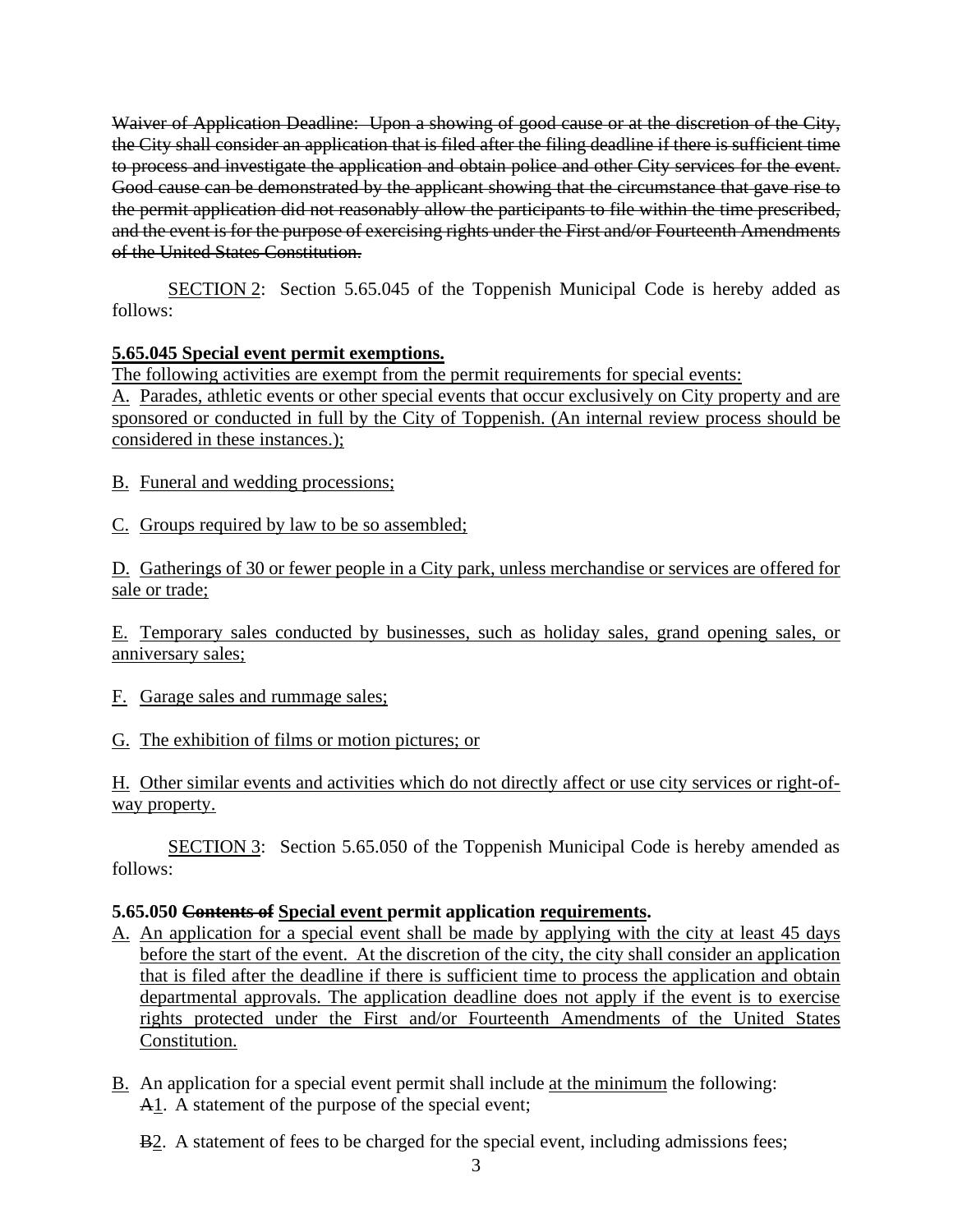$\epsilon$ 3. The proposed location for the special event;

**D4**. Dates and times when the special event is to be conducted;

E5. The approximate times when assembly for, and disbanding of, the special event is to take place;

F6. The proposed locations of the assembly or production area;

G7. A site layout plan addressing the following:

 $\frac{1}{a}$ . The size and location of all structures, canopies, vehicles and trailers;

2b. Electrical and water installations serving the event, including provisions to address tripping hazards;

3c. The location and type of all devices powered by portable fuel such as propane, gasoline, and alcohol and quantity of fuel at each location;

4d. Identify all safety and fire hazards;

5e. An emergency access corridor at least 24 feet wide must be maintained to for all temporary and permanent structures. Access to fire hydrants shall not be obstructed and must be maintained throughout the event;

6f. The number and location of portable restroom facilities, including provisions for hand washing and number of units to be accessible to the disabled; and

7g. Provisions for refuse disposal including the number, capacity and location of waste receptacles, including receptacles for disposal of food waste, wastewater and grease;

H8. Street Closures. Identify the location and duration of proposed street closures and use of portions of right-of-way. Street closures are subject to the approval of the city manager;

I9. Security Plan. Provide a security plan addressing the number of persons proposed or required to provide security, monitor or facilitate the special event, and provide spectator or participant control and direction for special events using city streets, sidewalks, or facilities. Security provisions and plans for the special event are subject to review and approval by the chief of police or designee. The chief of police may require the event organizer to retain off-duty police officers to supplement and enhance the event organizer's security personnel and security plan. The number of such police officers shall be determined by the chief of police based upon the type of event, anticipated number of attendees, plans for service and/or consumption of alcohol, and other like criteria. The event organizer shall be solely responsible to retain such officers through arrangements with the chief of police;

J10. Provisions for first aid or emergency medical services, or both, based on special event risk factors;

K11. The number of bands or other musical units and the nature of any equipment to be used to produce sounds or noise. Events with outdoor entertainment, music and speeches